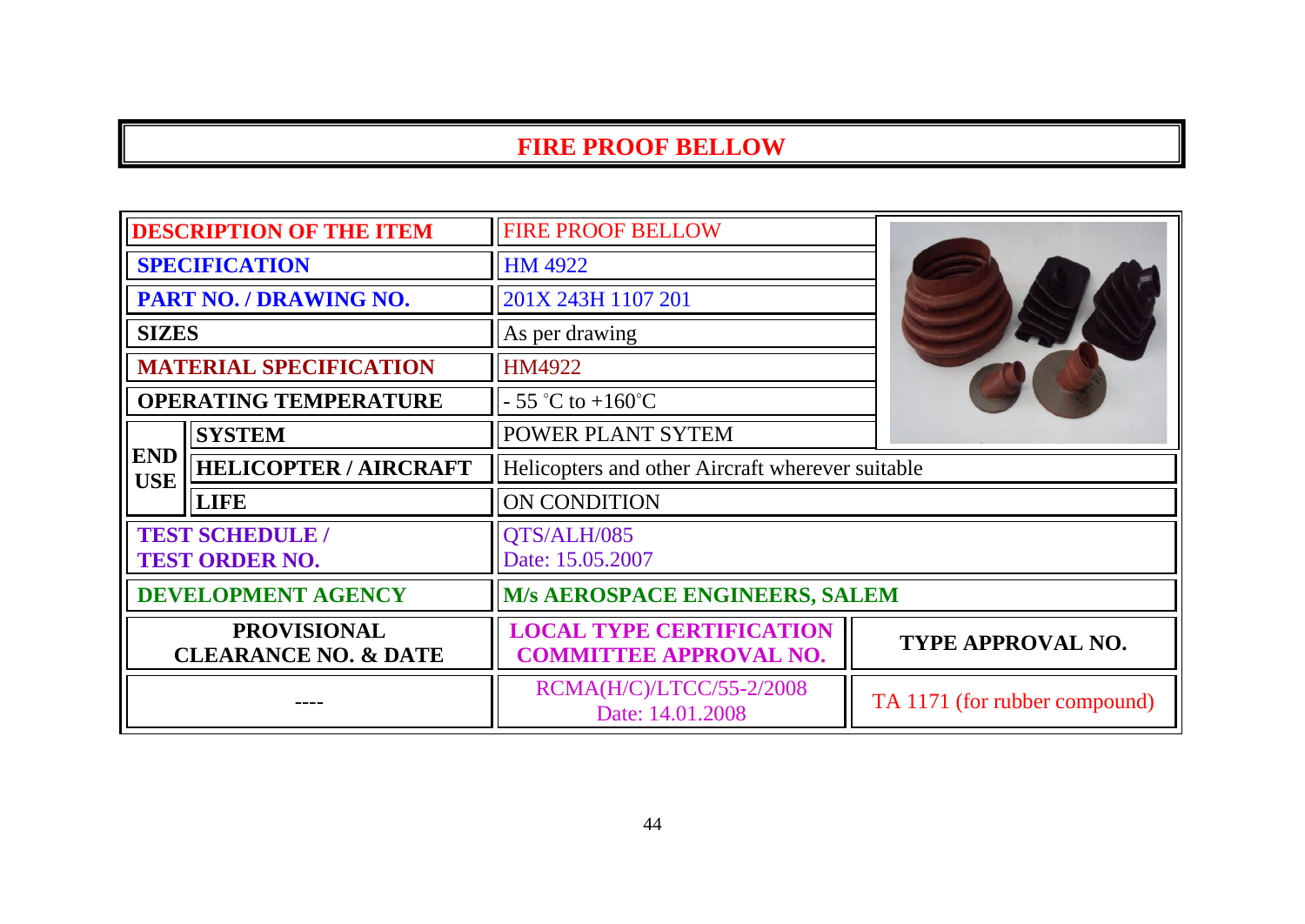| <b>DESCRIPTION OF THE ITEM</b>                        |                               | <b>FIRE PROOF BELLOW</b>                                         |                               |
|-------------------------------------------------------|-------------------------------|------------------------------------------------------------------|-------------------------------|
| <b>SPECIFICATION</b>                                  |                               | HM 4922                                                          |                               |
| PART NO. / DRAWING NO.                                |                               | 201X 713H 4000 001                                               |                               |
| <b>SIZES</b>                                          |                               | As per drawing                                                   |                               |
|                                                       | <b>MATERIAL SPECIFICATION</b> | HM 4922                                                          |                               |
|                                                       | <b>OPERATING TEMPERATURE</b>  | $-55$ °C to $+160$ °C                                            |                               |
|                                                       | <b>SYSTEM</b>                 | <b>POWER PLANT</b>                                               |                               |
| <b>END</b><br><b>USE</b>                              | <b>HELICOPTER / AIRCRAFT</b>  | Helicopters and other Aircraft wherever suitable                 |                               |
|                                                       | <b>LIFE</b>                   | ON CONDITION                                                     |                               |
| <b>TEST SCHEDULE /</b><br><b>TEST ORDER NO.</b>       |                               | QTS/ALH/085<br>Date: 15.05.2007                                  |                               |
| <b>DEVELOPMENT AGENCY</b>                             |                               | <b>M/s AEROSPACE ENGINEERS, SALEM</b>                            |                               |
| <b>PROVISIONAL</b><br><b>CLEARANCE NO. &amp; DATE</b> |                               | <b>LOCAL TYPE CERTIFICATION</b><br><b>COMMITTEE APPROVAL NO.</b> | <b>TYPE APPROVAL NO.</b>      |
|                                                       |                               | RCMA(H/C)/LTCC/55-2/2008<br>Date: 14.01.2008                     | TA 1171 (for rubber compound) |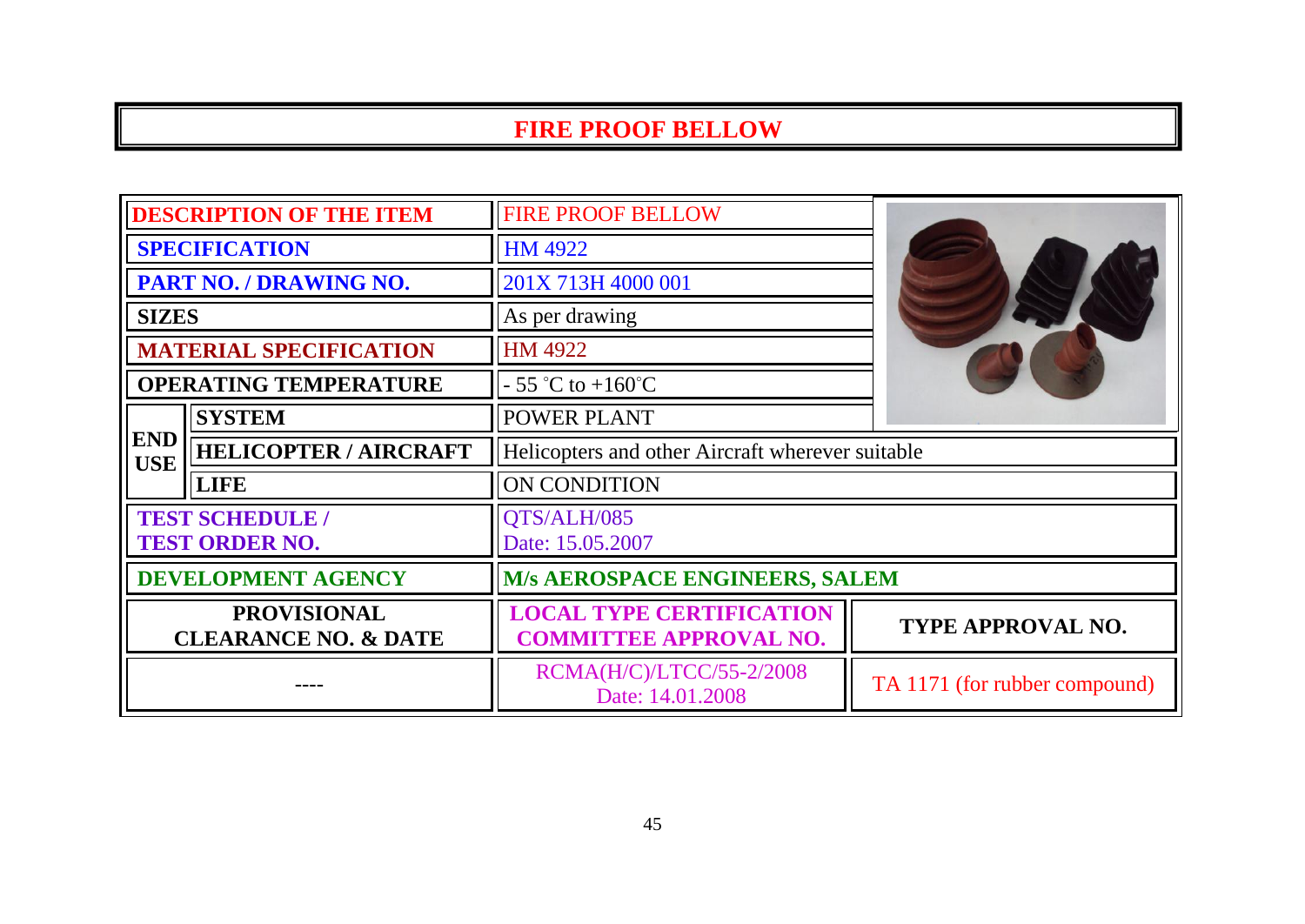| <b>DESCRIPTION OF THE ITEM</b>                        |                               | <b>FIRE PROOF BELLOW</b>                                         |                               |
|-------------------------------------------------------|-------------------------------|------------------------------------------------------------------|-------------------------------|
| <b>SPECIFICATION</b>                                  |                               | HM 4922                                                          |                               |
| PART NO. / DRAWING NO.                                |                               | 201P 713H 0000 202 &<br>201P 713H 0000 201                       |                               |
| <b>SIZES</b>                                          |                               | As per drawing                                                   |                               |
|                                                       | <b>MATERIAL SPECIFICATION</b> | HM 4922, XC 80                                                   |                               |
| <b>OPERATING TEMPERATURE</b>                          |                               | $-55^{\circ}$ C to $+160^{\circ}$ C                              |                               |
| <b>SYSTEM</b><br>POWER PLANT                          |                               |                                                                  |                               |
| <b>END</b><br><b>USE</b>                              | <b>HELICOPTER / AIRCRAFT</b>  | Helicopters and other Aircraft wherever suitable                 |                               |
|                                                       | <b>LIFE</b>                   | ON CONDITION                                                     |                               |
| <b>TEST SCHEDULE /</b><br><b>TEST ORDER NO.</b>       |                               | QTS/ALH/085<br>Date: 15.05.2007                                  |                               |
| <b>DEVELOPMENT AGENCY</b>                             |                               | M/s AEROSPACE ENGINEERS, SALEM                                   |                               |
| <b>PROVISIONAL</b><br><b>CLEARANCE NO. &amp; DATE</b> |                               | <b>LOCAL TYPE CERTIFICATION</b><br><b>COMMITTEE APPROVAL NO.</b> | TYPE APPROVAL NO.             |
|                                                       |                               | RCMA(H/C)/LTCC/55-2/2008<br>Date: 14.01.2008                     | TA 1171 (for rubber compound) |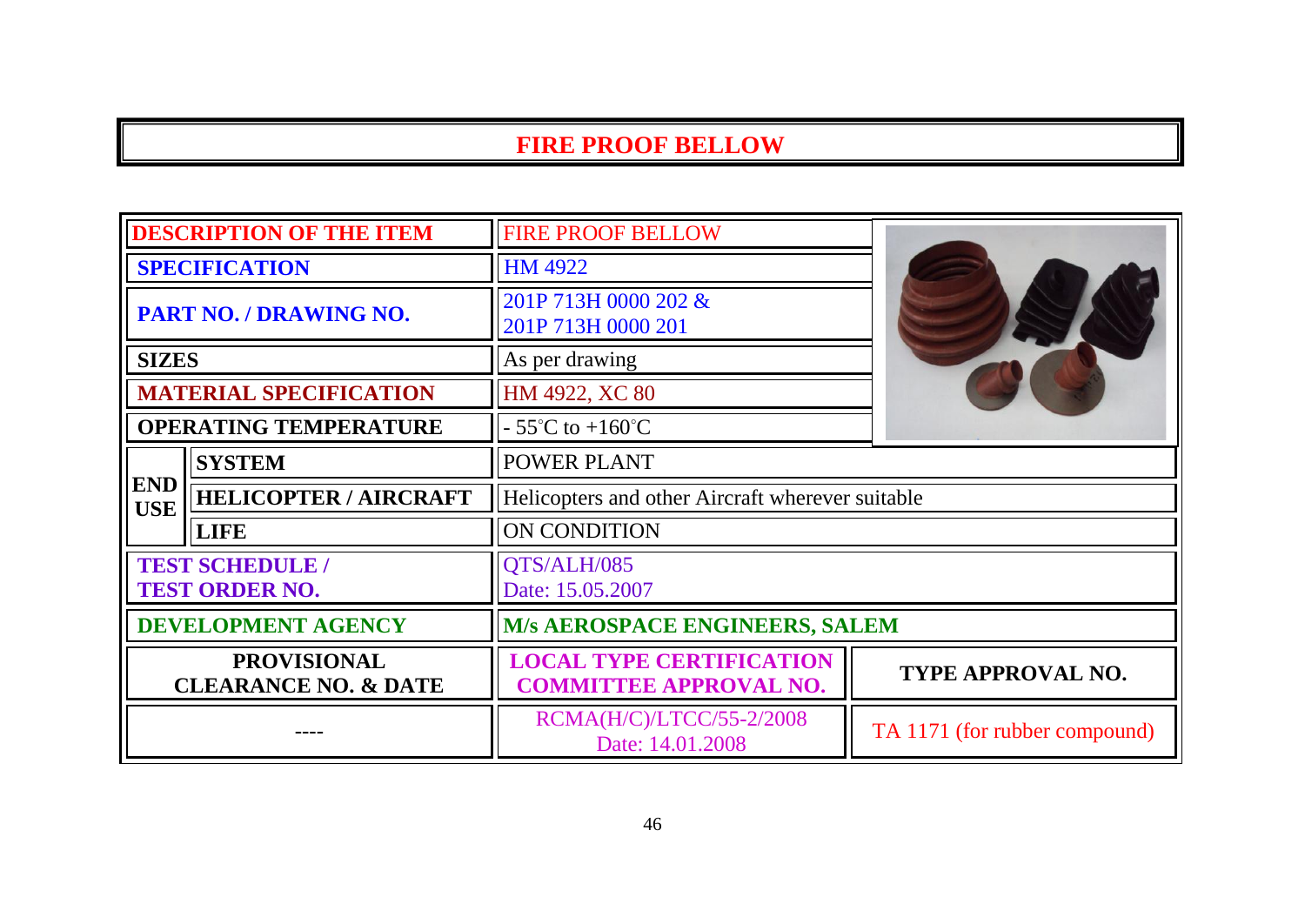| <b>DESCRIPTION OF THE ITEM</b>                        |                               | <b>FIRE PROOF BELLOW-</b><br><b>COOLER DUCT BELLOW</b>           |                               |
|-------------------------------------------------------|-------------------------------|------------------------------------------------------------------|-------------------------------|
|                                                       | <b>SPECIFICATION</b>          | HM 4922                                                          |                               |
|                                                       | PART NO. / DRAWING NO.        | 201P 795H 0000 202                                               |                               |
| <b>SIZES</b>                                          |                               | As per drawing                                                   |                               |
|                                                       | <b>MATERIAL SPECIFICATION</b> | HM 4922                                                          |                               |
| <b>OPERATING TEMPERATURE</b>                          |                               | $-55^{\circ}$ C to $+160^{\circ}$ C                              |                               |
|                                                       | <b>SYSTEM</b>                 | <b>POWER PLANT</b>                                               |                               |
| <b>END</b><br><b>USE</b>                              | <b>HELICOPTER / AIRCRAFT</b>  | Helicopters and other Aircraft wherever suitable                 |                               |
|                                                       | <b>LIFE</b>                   | ON CONDITION                                                     |                               |
| <b>TEST SCHEDULE /</b><br><b>TEST ORDER NO.</b>       |                               | ALH/IND/014<br>Date: 07.12.1999                                  |                               |
| <b>DEVELOPMENT AGENCY</b>                             |                               | <b>M/s AEROSPACE ENGINEERS, SALEM</b>                            |                               |
| <b>PROVISIONAL</b><br><b>CLEARANCE NO. &amp; DATE</b> |                               | <b>LOCAL TYPE CERTIFICATION</b><br><b>COMMITTEE APPROVAL NO.</b> | <b>TYPE APPROVAL NO.</b>      |
|                                                       |                               | RCMA(H/C)/LTCC/55-2/2008<br>Date: 14.01.2008                     | TA 1171 (for rubber compound) |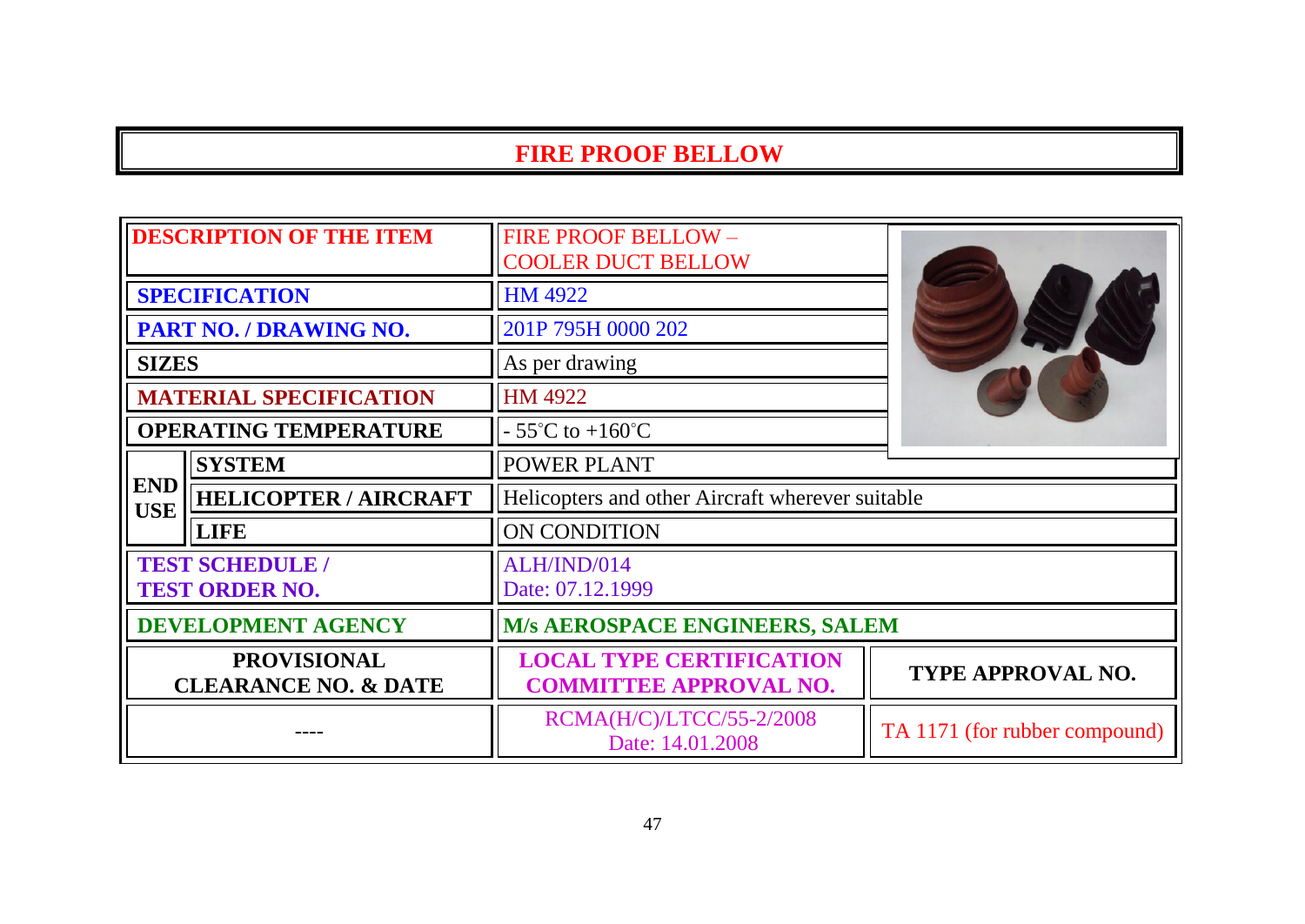| <b>DESCRIPTION OF THE ITEM</b>                        |                              | <b>FIRE PROOF BELLOW</b>                                         |                               |
|-------------------------------------------------------|------------------------------|------------------------------------------------------------------|-------------------------------|
| <b>SPECIFICATION</b>                                  |                              | <b>HM 4922</b>                                                   |                               |
| PART NO. / DRAWING NO.                                |                              | 201P 794H 0000 204                                               |                               |
| <b>SIZES</b>                                          |                              | As per drawing                                                   |                               |
| <b>MATERIAL SPECIFICATION</b>                         |                              | HM 4922                                                          |                               |
|                                                       | <b>OPERATING TEMPERATURE</b> | $-55^{\circ}$ C to $+160^{\circ}$ C                              |                               |
|                                                       | <b>SYSTEM</b>                | POWER PLANT<br>Helicopters and other Aircraft wherever suitable  |                               |
| <b>END</b><br><b>USE</b>                              | <b>HELICOPTER / AIRCRAFT</b> |                                                                  |                               |
|                                                       | <b>LIFE</b>                  | ON CONDITION                                                     |                               |
| <b>TEST SCHEDULE /</b><br><b>TEST ORDER NO.</b>       |                              | ALH/IND/014A<br>Date: 07.12.1999                                 |                               |
| <b>DEVELOPMENT AGENCY</b>                             |                              | M/s AEROSPACE ENGINEERS, SALEM                                   |                               |
| <b>PROVISIONAL</b><br><b>CLEARANCE NO. &amp; DATE</b> |                              | <b>LOCAL TYPE CERTIFICATION</b><br><b>COMMITTEE APPROVAL NO.</b> | TYPE APPROVAL NO.             |
|                                                       |                              | RCMA(H/C)/LTCC/55-2/2008<br>Date: 14.01.2008                     | TA 1171 (for rubber compound) |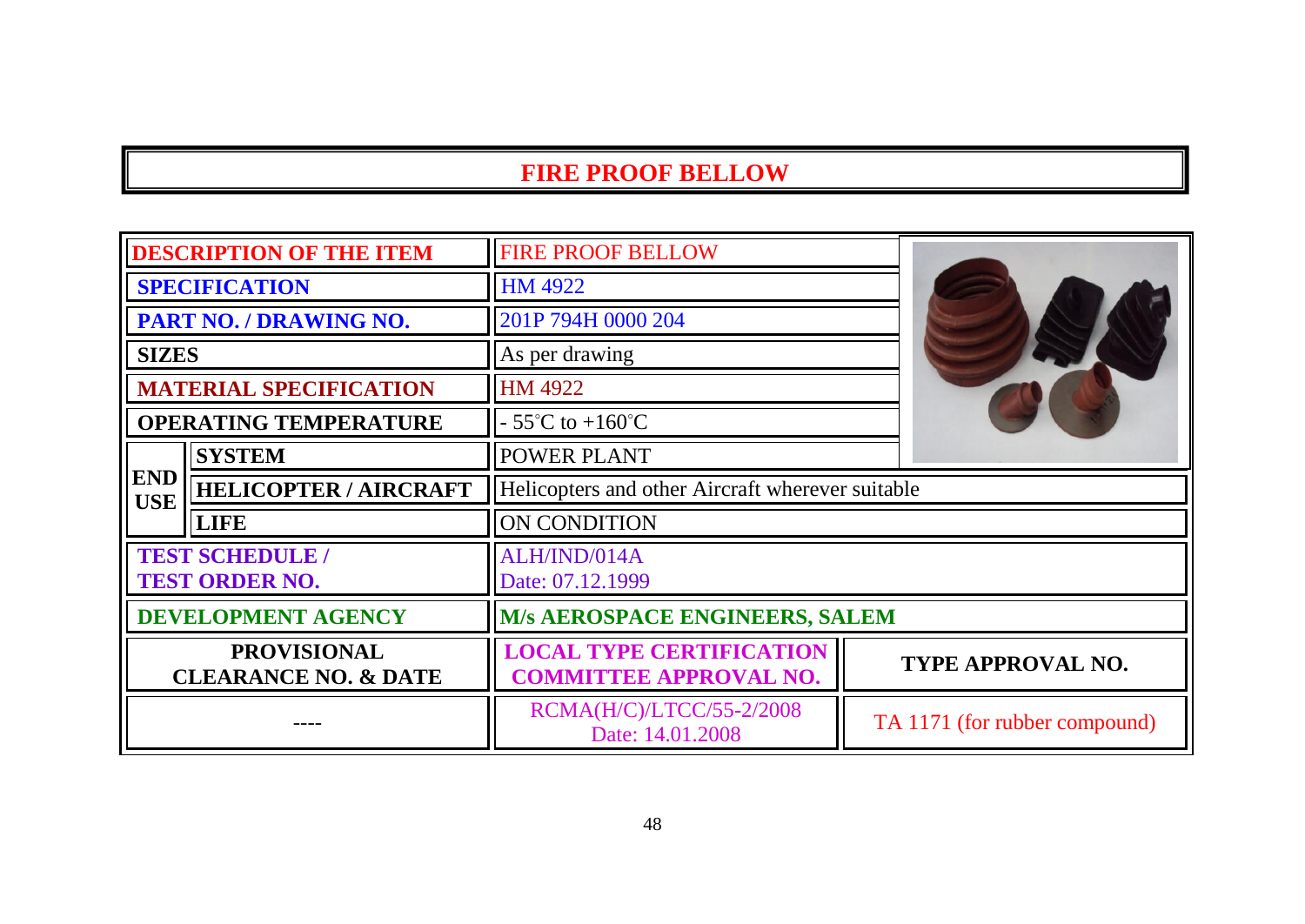| <b>DESCRIPTION OF THE ITEM</b>                        |                               | <b>FIRE PROOF BELLOW</b>                                         |                               |
|-------------------------------------------------------|-------------------------------|------------------------------------------------------------------|-------------------------------|
| <b>SPECIFICATION</b>                                  |                               | <b>HM 4922</b>                                                   |                               |
|                                                       | PART NO. / DRAWING NO.        | SK/ALH/HD-SP/0148                                                |                               |
| <b>SIZES</b>                                          |                               | As per drawing                                                   |                               |
|                                                       | <b>MATERIAL SPECIFICATION</b> | HM 4922                                                          |                               |
|                                                       | <b>OPERATING TEMPERATURE</b>  | $-55^{\circ}$ C to $+160^{\circ}$ C                              |                               |
|                                                       | <b>SYSTEM</b>                 | POWER PLANT                                                      |                               |
| <b>END</b><br><b>USE</b>                              | <b>HELICOPTER / AIRCRAFT</b>  | Helicopters and other Aircraft wherever suitable                 |                               |
|                                                       | <b>LIFE</b>                   | ON CONDITION                                                     |                               |
| <b>TEST SCHEDULE /</b><br><b>TEST ORDER NO.</b>       |                               | <b>OTS/ALH/085</b><br>Date: 15.05.2007                           |                               |
| <b>DEVELOPMENT AGENCY</b>                             |                               | <b>M/s AEROSPACE ENGINEERS, SALEM</b>                            |                               |
| <b>PROVISIONAL</b><br><b>CLEARANCE NO. &amp; DATE</b> |                               | <b>LOCAL TYPE CERTIFICATION</b><br><b>COMMITTEE APPROVAL NO.</b> | TYPE APPROVAL NO.             |
|                                                       |                               | RCMA(H/C)/LTCC/55-2/2008<br>Date: 14.01.2008                     | TA 1171 (for rubber compound) |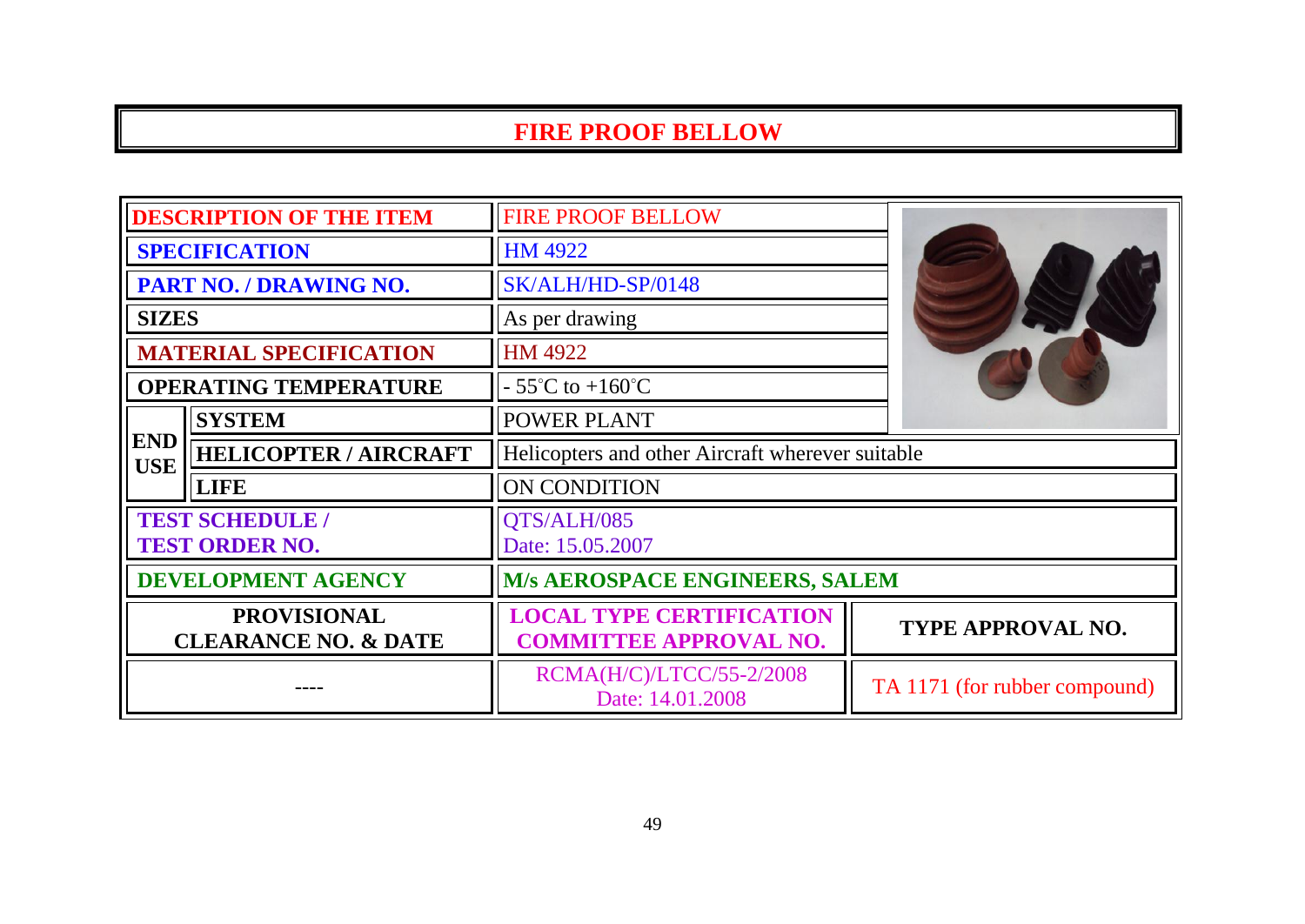| <b>DESCRIPTION OF THE ITEM</b>                        |                                                                                                | <b>FIRE PROOF BELLOW</b>                                         |                               |
|-------------------------------------------------------|------------------------------------------------------------------------------------------------|------------------------------------------------------------------|-------------------------------|
| <b>SPECIFICATION</b>                                  |                                                                                                | <b>HM 4922</b>                                                   |                               |
| PART NO. / DRAWING NO.                                |                                                                                                | SK/ALH/DHSP-0610                                                 |                               |
| <b>SIZES</b>                                          |                                                                                                | As per drawing                                                   |                               |
|                                                       | <b>MATERIAL SPECIFICATION</b>                                                                  | HM 4922                                                          |                               |
|                                                       | <b>OPERATING TEMPERATURE</b>                                                                   | $-55^{\circ}$ C to $+160^{\circ}$ C                              |                               |
|                                                       | <b>SYSTEM</b>                                                                                  | <b>POWER PLANT</b>                                               |                               |
| <b>USE</b>                                            | <b>END</b><br><b>HELICOPTER / AIRCRAFT</b><br>Helicopters and other Aircraft wherever suitable |                                                                  |                               |
|                                                       | <b>LIFE</b>                                                                                    | ON CONDITION                                                     |                               |
| <b>TEST SCHEDULE /</b><br><b>TEST ORDER NO.</b>       |                                                                                                | QTS/ALH/085<br>Date: 15.05.2007                                  |                               |
| <b>DEVELOPMENT AGENCY</b>                             |                                                                                                | M/s AEROSPACE ENGINEERS, SALEM                                   |                               |
| <b>PROVISIONAL</b><br><b>CLEARANCE NO. &amp; DATE</b> |                                                                                                | <b>LOCAL TYPE CERTIFICATION</b><br><b>COMMITTEE APPROVAL NO.</b> | TYPE APPROVAL NO.             |
|                                                       |                                                                                                | RCMA(H/C)/LTCC/55-2/2008<br>Date: 14.01.2008                     | TA 1171 (for rubber compound) |